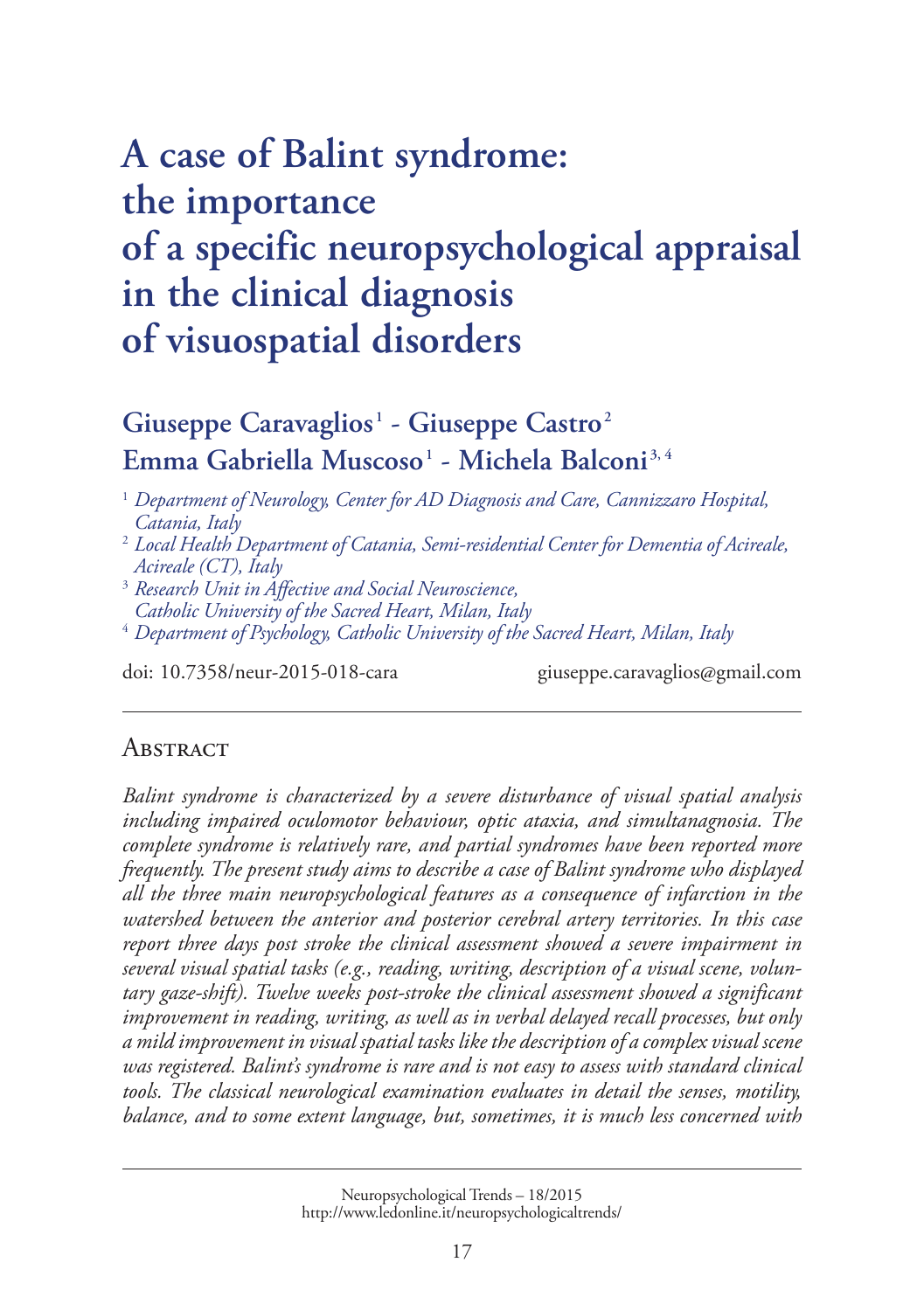*cognitive functions. The case discussed here is a good example of the need to emphasize that an acutely ill patient should also be accurately evaluated for the presence of cognitive and behavioural disturbances.*

*Keywords:* Balint; Ocular apraxia; Optic ataxia; Simultanagnosia; Visuospatial abilities; Stroke

# 1. Introduction

Balint syndrome is characterized by three main clinical signs: simultanagnosia (inability to perceive multiple items of a visual display), ocular apraxia (inability to shift gaze voluntarily to objects of interest despite unrestricted eye rotation), and optic ataxia (difficulty to reaching visual goals under visual guidance despite normal limb strength) (Balint, 1909). Progressive Balint syndrome may be found in Alzheimer's disease (Hof, Vogt, Bouras & Morrison, 1997) but more often the lesions are the result of infarctions in the border area between the anterior and the posterior cerebral artery territories (sudden and severe hypotension is the main cause) or is the consequence of multiple bilateral strokes (Ferro, 2001; Damasio, Tranel & Rizzo, 2000). Balint's syndrome can also be caused by bilateral metastases in the occipitoparietal region, trauma, prion disorder, and HIV infections. It derives from bilateral alteration of the parieto-occipital cortex junction (i.e., Brodmann areas 5, 7, 19), as well as the cingulum, the superior longitudinal and arcuate fasciculus.

Balint's syndrome represents the paradigm of the disorders of complex visual processing. It is not easy to be assessed only on the basis of history and standard clinical tools. In fact the classical neurological examination evaluates in detail the senses, motility, balance, and, to some extent, language, but, sometimes, it is much less concerned with cognitive functions, emotion and adaptive behaviour, especially in the context of acutely ill patients. Accordingly, the complete appraisal of these disorders should take into consideration neuropsychological, neuro-ophtalmological and neuroimaging tools.

The complete syndrome is relatively rare, and partial syndromes have been reported more frequently. In general, it should be distinguished from: (i) other complex visual deficits; (ii) disorders of spatially-directed attention; (iii) disorders of motility.

The disorders of complex visual processing are associated to the damage of the inferior parietal lobule and the posterior parietal gyrus, along to the U-shaped fibres that connect to visual areas of the temporal and the occipi-

Neuropsychological Trends – 18/2015 [http://www.ledonline.it/neuropsychologicaltrends/](http://www.ledonline.it/NeuropsychologicalTrends/18-2015.html)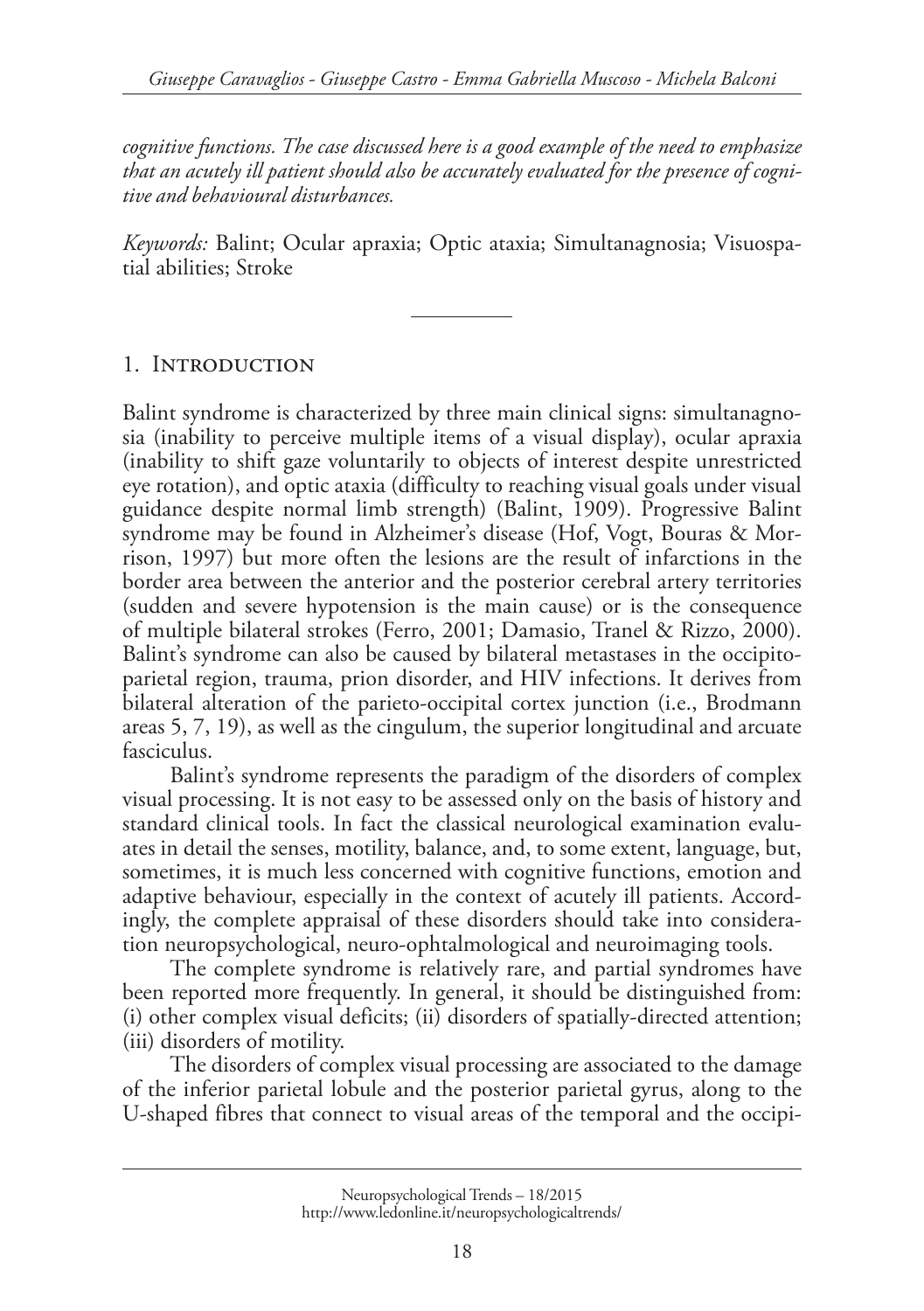tal lobes. In general, damage to these cross-modal zones produces defects in the ability to integrate memory, vision and proprioception. Patients are usually unable to resemble an object, event, or scene (i.e. disorders of mental imagery), and may experience a feeling of derealisation or out-of-body sensation (Ffytche, Blom & Catani, 2010).

The disorders of spatially-directed attention are related to lesions at the level of the right inferior parietal lobule. The clinical picture is characterized by a reduced awareness of parts of their body, peripersonal space or visual stimuli, mostly from the left side (Husain, Mattingley, Rorden, Kennard & Driver, 2000; Doricchi, Thiebaut de Schotten, Tomaiuolo & Bartolomeo, 2008; Olk, Hildebrandt & Kingstone, 2010; van Kessel, van Nes, Brouwer, Geurts & Fasotti, 2010).

The disorders of motility are related to the damage of the posterior parietal cortex (i.e. Brodmann areas 5, 7, 39, 40, 19) that is connected to the occipital lobe through U-shaped fibers, as well as to the frontal lobe through the arcuate and superior longitudinal fasciculus (Catani et al., 2012; Thiebaut de Schotten, Dell'Acqua, Valabregue & Catani, 2012; Yeterian, Pandya, Tomaiuolo & Petrides, 2012). At a first glance, patients seem to be clumsy and their voluntary movements are excessively slow and inaccurate (i.e. ataxia). The optic ataxia is solely the impairment in reaching for object (Shallice, Mussoni, D'Agostino & Skrap, 2010) and the lesion is located in the precuneus and posterior parietal gyrus (Karnath & Perenin, 2005). The extensive damage of parietal lobe is characterized by the inability to initiate and perform previously learned skilled movements involving the use of tools (i.e. limb kinetic apraxia). Apraxias are mostly related to left-sided lesions of the inferior parietal lobule (Glickstein & Berlucchi, 2008; Heilman & Watson, 2008). Oculomotor apraxia is the inability to disengage fixation to move gaze from one visual target to another and occur with dorsal parietooccipital lesions.

In the present paper, we describe a case that displayed the three main features of the Balint's syndrome as a consequence of infarction in the watershed between the anterior and posterior cerebral artery territories. We followed the operational definition according with that given by Damasio, Tranel and Rizzo (2000): an acquired disturbance of the ability to perceive the visual field as a whole, resulting in the unpredictable perception and recognition of only parts of it (simultanagnosia). Moreover, there is an impairment of target pointing under visual guidance (optic ataxia) and an inability to shift gaze at will toward new visual stimuli (ocular apraxia).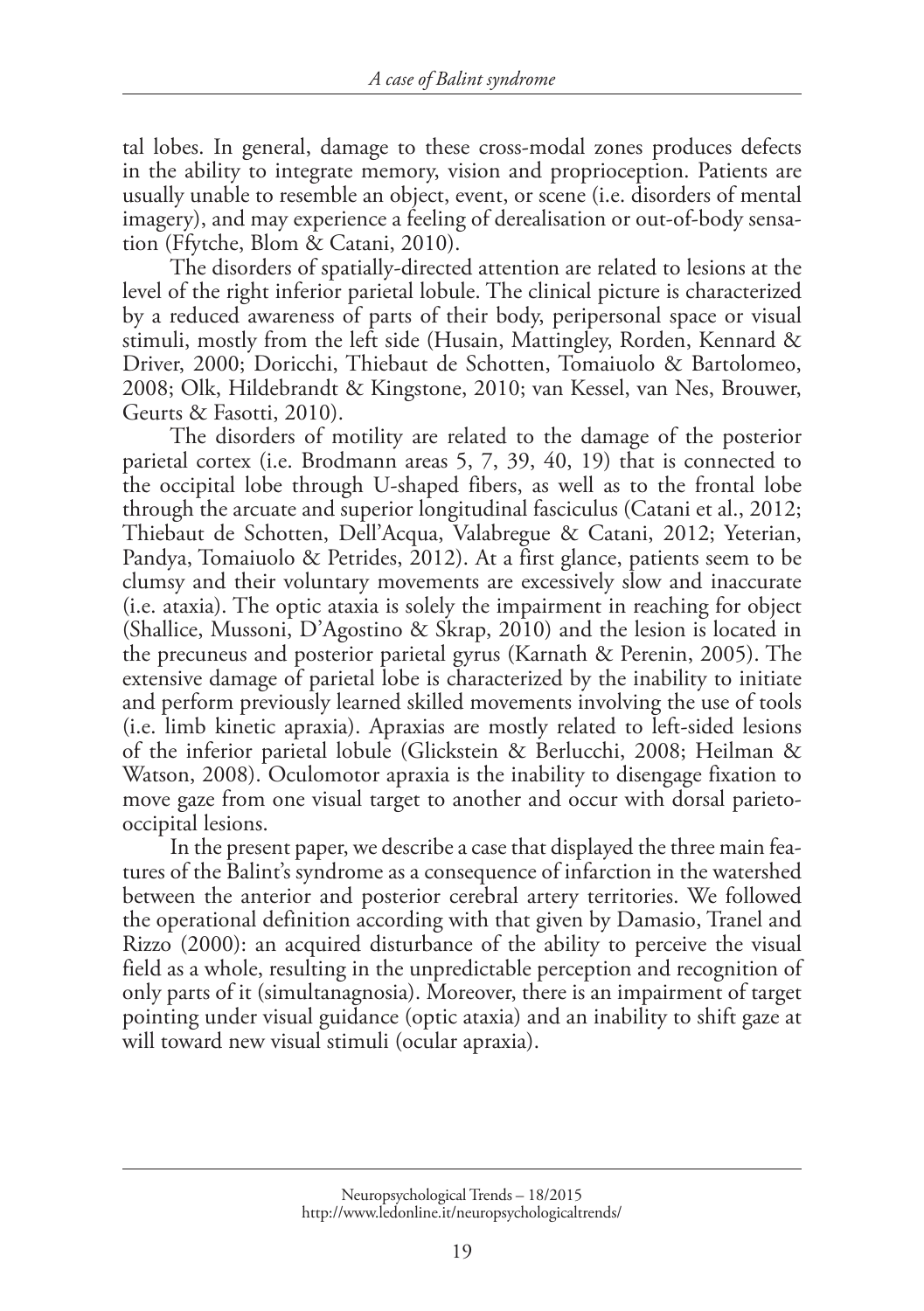#### 2. Case report

An eighty-two year old right handed woman (F.G.) (five years of formal education) was admitted for acute onset visual difficulties. She had trouble to insert the key into the keyhole, to stick a fork into a potato or to open a door without slamming it in her face. Also, she complained severe difficulties in reading and writing. The activities of daily life, instrumental activities of daily life, mood/behaviour and visual capacities (driving a car, reading) were preserved till 24 hours before the admission. She suffered of mild hypertension. The MRI performed 7 days post-stroke revealed damage in the occipito-parietal junction; lesions were symmetrical with a slight left prevalence, and a mild involvement of the corresponding posterior white matter (*Figure 1*). An electroencephalogram showed sporadic train of low voltage theta at the posterior regions. Color flow doppler sonogram performed at the level of great vessels, echocardiogram, and EKG, were reported as normal.



*Figure 1. Line cancellation task (A and B) and writing sentence (C and D)*

Neuropsychological Trends – 18/2015 [http://www.ledonline.it/neuropsychologicaltrends/](http://www.ledonline.it/NeuropsychologicalTrends/18-2015.html)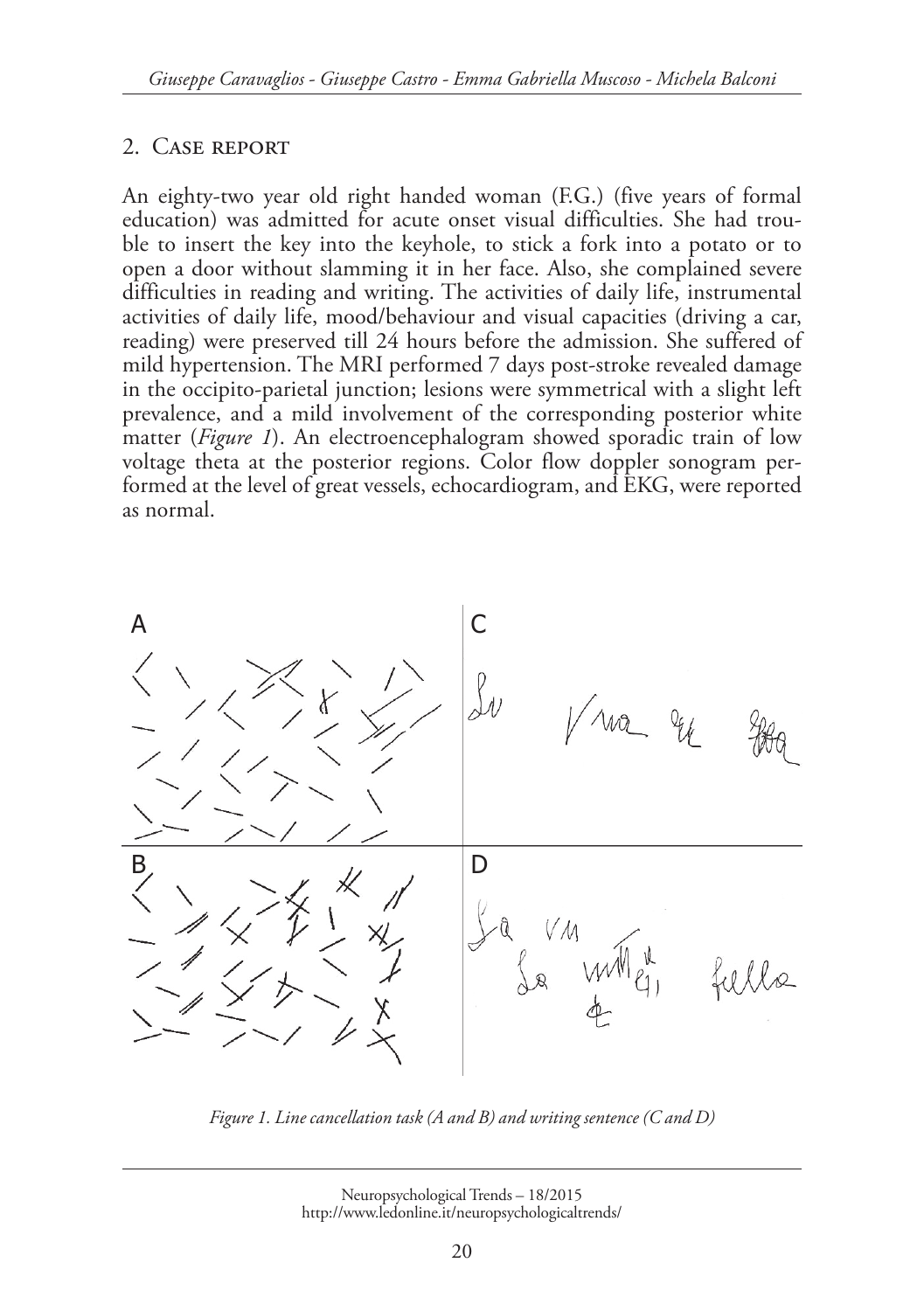#### *2.1. Phase 1 assessment*

During the examination, she was collaborative, and aware of and upset by her difficulties. She was oriented to season, day of week, town, place, and person, but not to the year and to the month. On the cranial nerves examination she showed severe limitation of gaze in all directions. No grossly visual field defects were detected by confrontation method (by two neurologist, separately); also, somatosensory perception, muscle strength, and tone were normal. Tendon stretch reflexes were normal. Babinski's sign was absent. The gait was excessively slow and cautious. An ophtalmoscopic evaluation did not show pathological conditions of the retinae, vessels, and optic disc.

In the visual domain, F.G. had severe difficulties on all tests involving visuo-spatial, ocular motor and visuomotor abilities; performances concerning visual scanning, constructional praxis, gestural praxis, and visual guided reaching were particularly compromised. She could identify several geometric, two-dimensional shapes only when they were presented each at a time. In the case of geometric three-dimension or uncommon complex shapes (especially large size ones), they were systematically not identified. Counting of visual dots was impossible, even for few numbers of items.

Performance on Line Cancellation task was very poor showing lines misalignment and marked avoidance of the left and the bottom side of the page (*Figure 2A*). She was unable to perform more complex cancellation tasks (i.e. condition containing letters and shapes like in bells test or in single letter cancellation test). Single letters reading was preserved, but bi-sillabic/ three-sillabic words reading or text reading was impossible. Writing revealed very severe spatial dysgraphia (with numbers and letters markedly incomplete and misaligned during spontaneous writing) (*Figure 2B*), and spatial calculation abilities were grossly impaired as well. She was unable to draw a clock (*Figure 3*). Face recognition was normal.

Perception of colours was preserved. Oral speech and comprehension were normal. Arithmetic skills were moderately defective. Verbal learning functions were within normal range as delayed recall. No significant difficulties in recognizing and naming in Sartori naming test. The neuropsychological tests scores summary was shown in *Table 1*.

She was unable to accurately point and reach visual targets located in the space near her body (she was asked to touch three small boxes located on a desk, either aligned or deviated 60° to the right or left of the midline). She deviated several centimetres away from the target, especially on the left side. Also, pointing with left hand was markedly worse than with the right hand.

Neuropsychological Trends – 18/2015 [http://www.ledonline.it/neuropsychologicaltrends/](http://www.ledonline.it/NeuropsychologicalTrends/18-2015.html)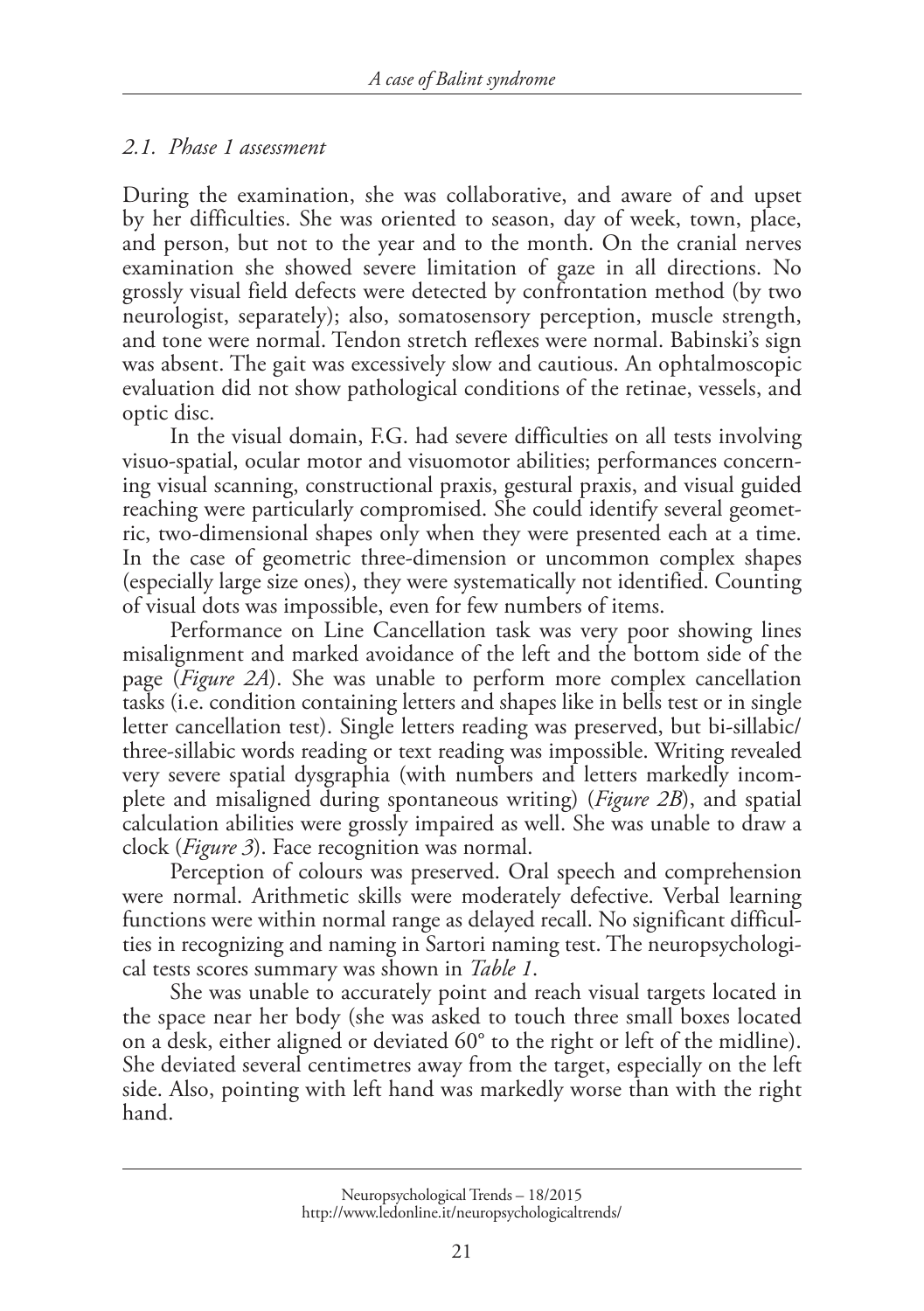

*Figure 2. Axial T1-weighted MR scan showed cerebral infarcts in both parieto-occipital areas along the middle and posterior cerebral arteries watershed zone seen as hyperintensity foci*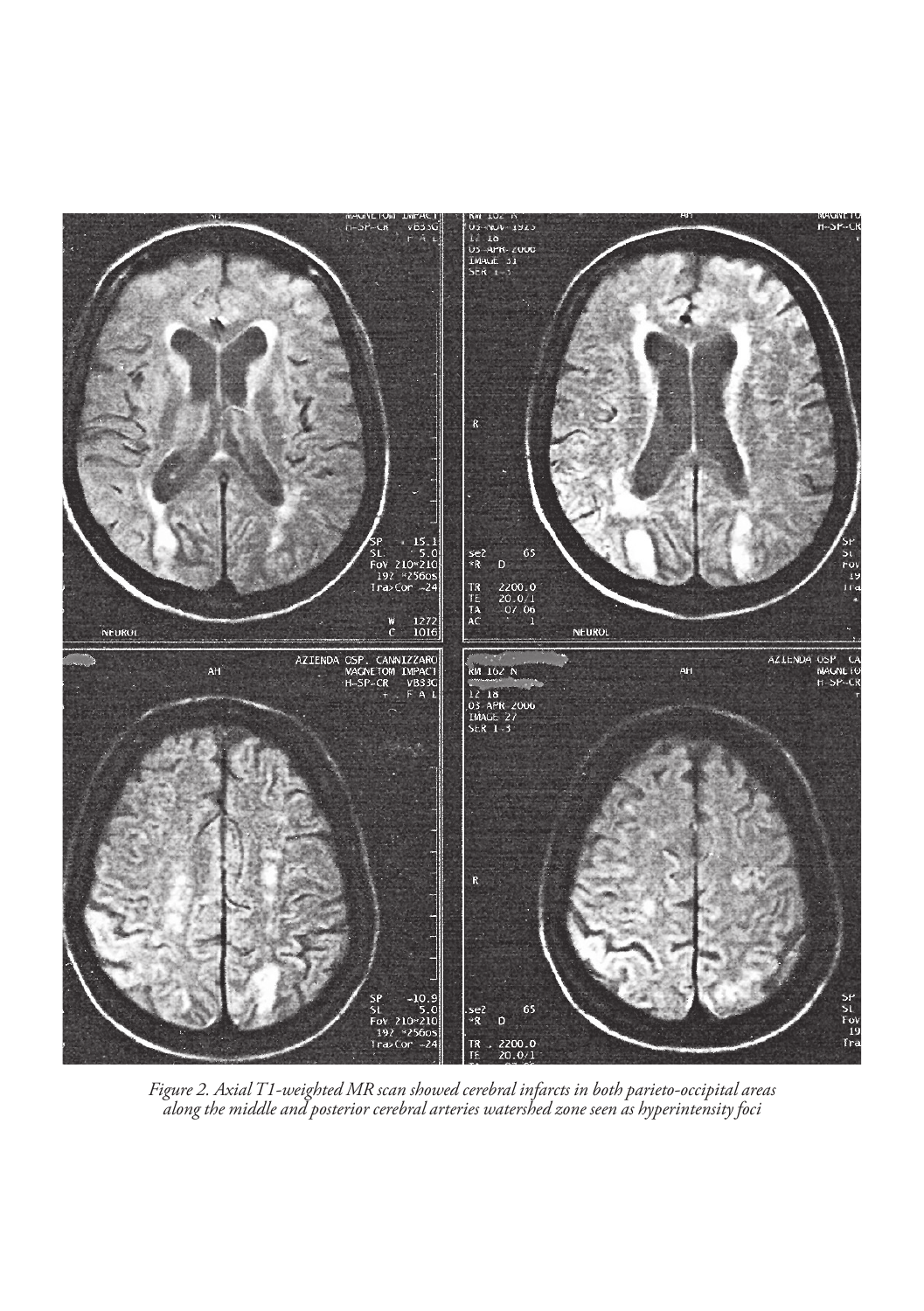

*Figure 3. Spontaneous writing on the third day after stroke (A) and 12 weeks later (B), respectively. She wrote "La vita è bella" (Life is beautiful)*

| 1 avie                            |                                             |                                 |                      |
|-----------------------------------|---------------------------------------------|---------------------------------|----------------------|
|                                   | 1 WEEK<br><b>AFTER STROKE</b>               | 12 WEEKS<br><b>AFTER STROKE</b> |                      |
|                                   | Corrected score                             | Corrected score                 | $Cut$ -off           |
| <b>MMSE</b>                       | 18.85                                       | 19.85                           | 24                   |
| Trail-Making Test A               | N.A.                                        | N.A.                            |                      |
|                                   | Digit span                                  |                                 |                      |
| Forward                           | 3.75                                        | 4.75                            | 3.75                 |
| Backward                          | $\overline{2}$                              | 3                               |                      |
| Geriatric Depression Scale        | 6                                           | 6                               |                      |
|                                   | Verbal Memory, 15 Words (Rey, 1958)         |                                 |                      |
| <b>Immediate Recall</b>           | 31.6                                        | 33.6                            | 28.53                |
| Delayed Recall                    | 5.97                                        | 6.97                            | 4.69                 |
|                                   | Babcock Story Recall Test (Carlesimo, 2002) |                                 |                      |
| Immediate                         | 3.6                                         | 6.6                             | 3.10                 |
| Delayed                           | 2.50                                        | 4.50                            | 2.39                 |
|                                   | Verbal Fluency                              |                                 |                      |
| $A + F + S$                       | 11.3                                        | 16.3                            | 17.3                 |
| Fruits + Animals + Colors + Towns | 8                                           | 10                              | 7.25                 |
| Clock Drawing Test                | 0/5                                         | 0/5                             | 3                    |
| Sartori Naming Test               | 45                                          | 53                              | Normal Range (50-56) |
| Efron Test                        | 13                                          | 16                              | 16.5                 |
| Line Cancellation Task            | 1                                           | 11                              | 38                   |
| <b>Bells</b> Test                 | N.A.                                        | N.A.                            |                      |

*Table 1*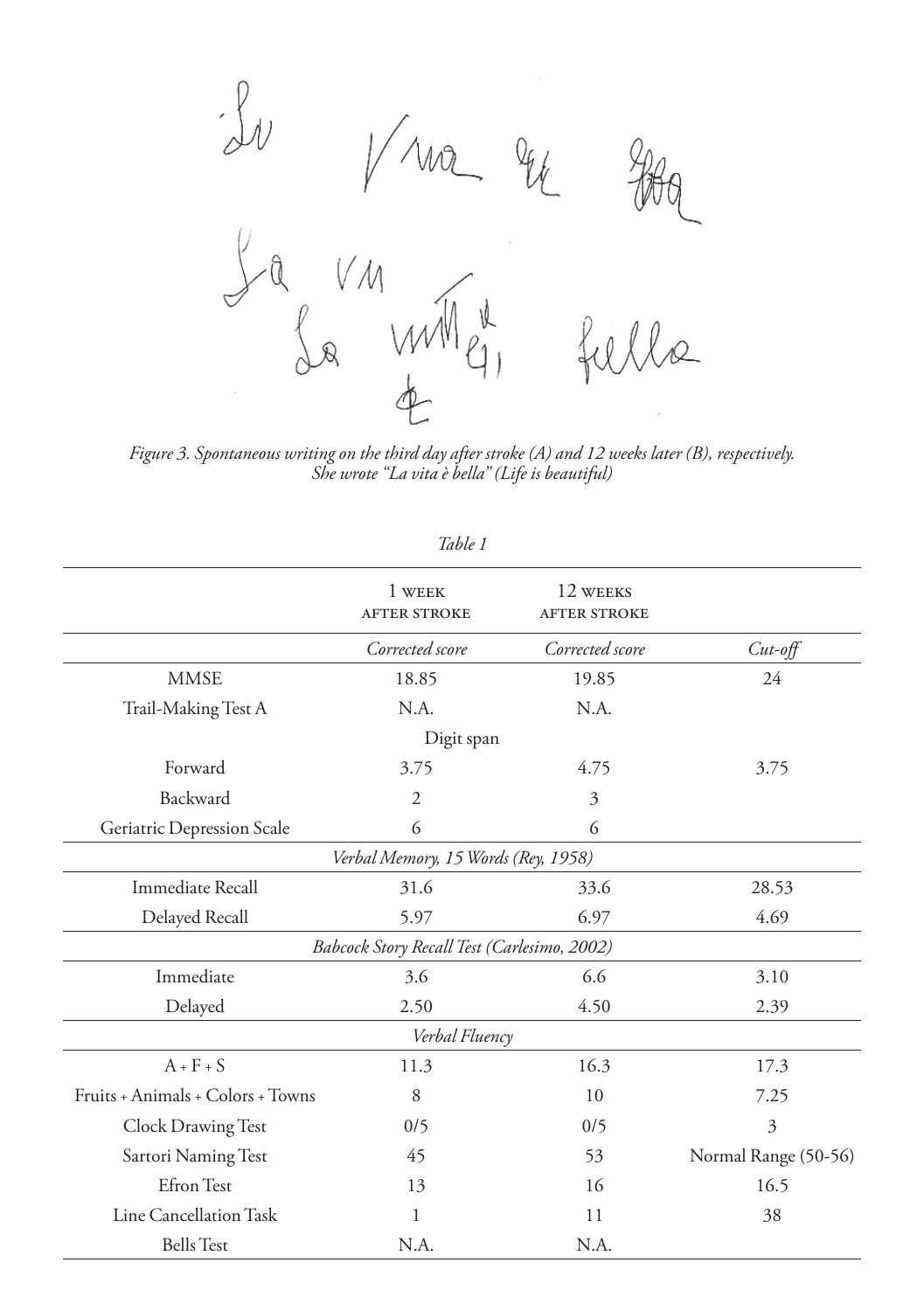On the other hand, the patient did not show any primary motor deficit: elementary movements were executed correctly, as well as reaching movements under proprioceptive control. In fact, she had no difficulty pointing with precision to targets in her own body or garments using somatosensory information as well as no difficulty pointing to the source of sounds.

Due to ocular apraxia, her ability to direct gaze voluntarily toward a new stimulus in the periphery of the visual fields was heavily impaired, even when alerted verbally that the examinator's finger had indeed entered her visual field (she promptly reported the appearance of the stimulus, but was not able to produce the saccade toward it).

In summary, F.G. showed a severe impairment in several visual-spatial tasks depending on right or left parietal lobe functions, whereas her perceptual visual recognition abilities were relatively spared.

## *2.2. Phase 2 assessment*

A new neuropsychological testing was performed at 12 weeks after stroke. It revealed a significant improvement in reading and writing performances (*Figure 2D*), as well as in verbal recall functions (especially in delayed recall); whilst, only a mild improvement in several tasks assessing visual-spatial abilities was registered.

A relative improvement in line-crossing test was registered: on one hand, only lines on the extreme left and bottom were left uncrossed; on the other hand, several lines misalignment were still present, reflecting the impairment for reaching objects under visual guidance (i.e., optic ataxia) (*Figure 2C*). She failed when the examiner asked to point in the direction of any object within the range of vision and to estimate the distance from her by sight alone.

She was able to perform a letter cancellation task, but she was very slow and inaccurate; moreover, she was unable to detect the target letter "A" if its size was significantly larger than the others (*Figure 4*). In addition, the description of the Cookie Theft picture confirmed a severe impairment in the analysis of a visual scene (i.e., simultanagnosia); in particular, after a prolonged exposition, she was able to detect only few objects, and was absolutely unable to describe the picture meaning. She complained that an object that was clearly seen at a given moment might suddenly vanish from view in a few seconds.

Finally, the difficulties to direct gaze voluntarily toward a new stimulus in the periphery of the visual fields were unchanged, indicating a severe ocular apraxia.

Neuropsychological Trends – 18/2015 [http://www.ledonline.it/neuropsychologicaltrends/](http://www.ledonline.it/NeuropsychologicalTrends/18-2015.html)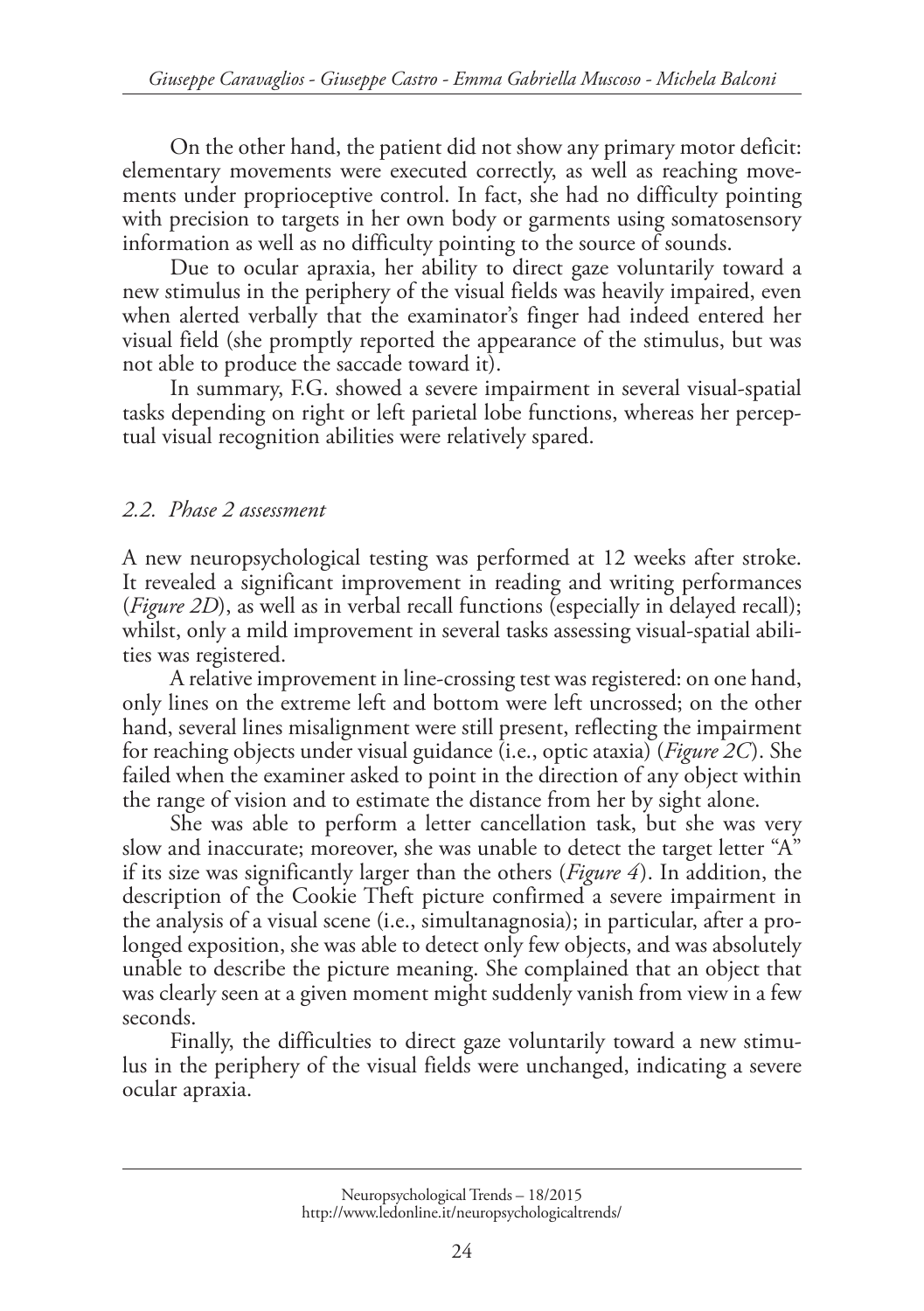

*Figure 4. Clock drawing test. The drawing was largely incomplete, and also showed a marked misalignement of lines and numbers (one week after stroke)*

#### 3. Discussion

The main relevance of the report is that all core diagnosis criteria of the syndrome are fulfilled, without any grossly ocular and visual field defects.

Furthermore, our study underlines that the classical neurological examination is scarcely concerned with cognitive functions; therefore, a comprehensive neurological examination should also include a cognitive assessment, even in the context of acutely ill patients.

Our case clearly had a Balint syndrome caused by infarction in the border area between the anterior and the posterior cerebral artery territories (occipito-parietal region). Probably, the physiopathologic mechanism was a sudden and severe episodic hypotension during the nocturnal sleep.

Below we discuss the case, taking into consideration each symptom (i.e., simultanagnosia, optica ataxia, ocular apraxia), according to the data of the literature.

Simultanagnosia is a disorder characterized by an inability to see more than one object at a time. Farah, Brunn, Wong, Wallace and Carpenter (1990) distinguished between "dorsal" and "ventral" simultanagnosia. It has been suggested that patients with Balint syndrome have "dorsal" simultanagnosia with spatial-temporal analysis disturbances due to an impairment of attentional mechanisms. It is hypothesised that visuospatial and temporal attention depend on the integrity of a circuit including occipital areas, con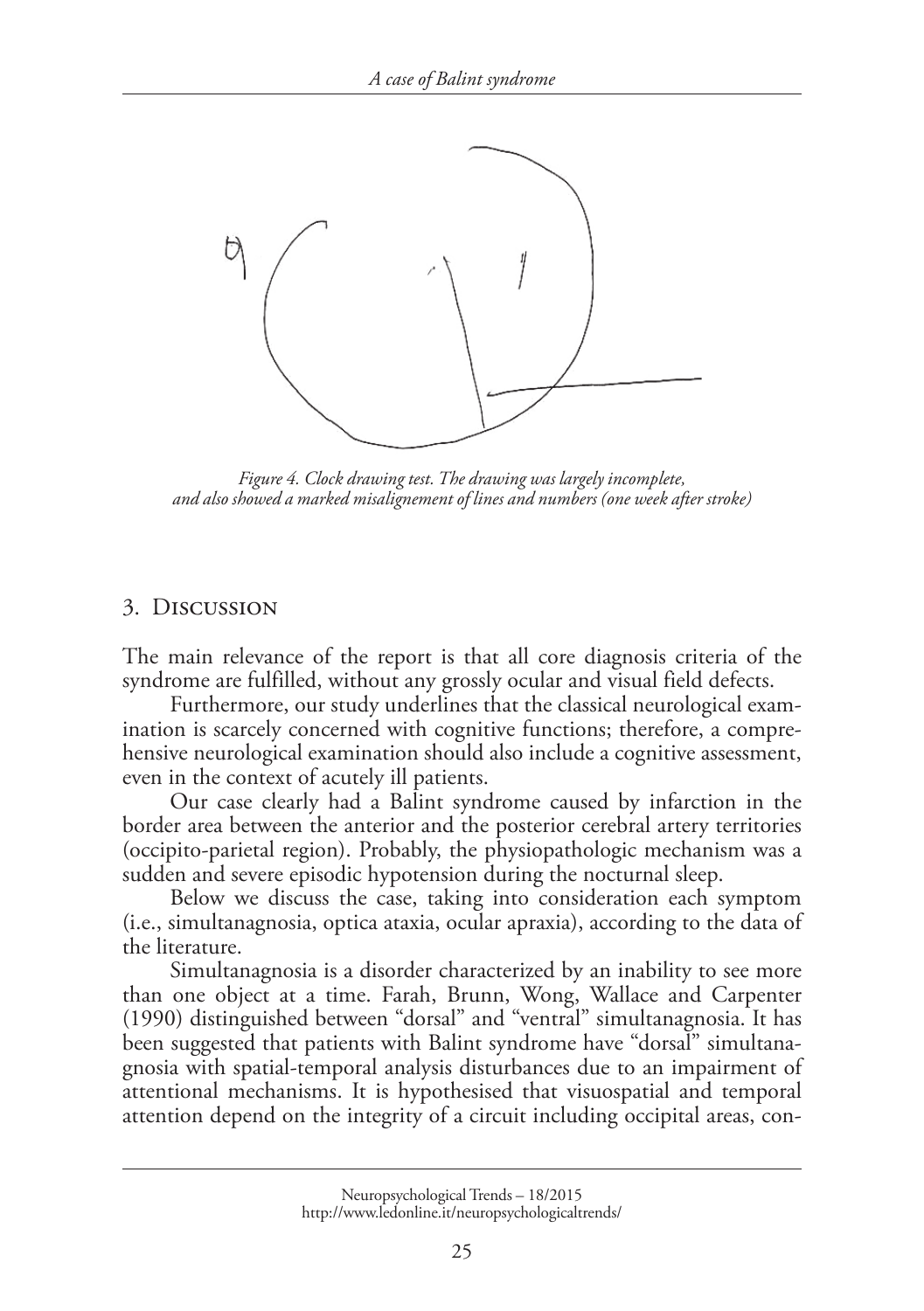nections with temporal and parietal lobes, frontal eyes fields, and prefrontal cortices. Differently, patients with "ventral" simultanagnosia have left occipito-temporal lesions with slowed visual processing speed, causing a difficulty in simultaneously recognising the single item of a scene. These latter patients perform usually better than those affected by dorsal simultanagnosia in describing all the elements of a visual scene, but, similarly to the formers, they are not able to report the meaning of the scene.

Our patient suffered from dorsal simultanagnosia. In the Cookie Theft picture she correctly reported only few items, failed to describe the meaning of the figure, even after a prolonged exposition. In the same line, in the *target letter test*, she was unable to detect the target letter "A" if its size was significantly larger than the others.

She was unable to judge object location, distance, orientation, size or motion. Aphasia and agnosia were excluded: she was able to recognize several common objects that were presented one each time.

On neuroimage, the frontal and temporal lobes, the cerebellum and the basal ganglia did not show significant focal lesions. So, the bilateral occipitoparietal damage seems to be responsible of a "dorsal" simultanagnosia.

Optic ataxia is characterized by an impaired visual control of the direction of arm reaching to a visual target, accompanied by defective hand orientation and grip formation. In humans, optic ataxia is associated with lesions of the Superior Parietal Lobule (SPL), which also affect visually guided saccades and other forms of eye-hand coordination. In today's literature, optic ataxia is regarded as an independent disorder, since it can occur in the absence of the other signs of the parietal syndrome (Damasio & Benton, 1979). A constant feature is the site of the lesion that mainly involves the SPL, at the parieto-occipital junction (Vallar & Perani, 1986). This is an important distinction from hemispatial neglect, which usually has been associated with lesions of the inferior parietal lobule (Vallar & Perani, 1986) and of the temporo-parietal-occipital junction (Leibovitch et al., 1998). Noteworthy, there are reports that open new avenues concerning the anatomical substrates of optic ataxia; it has been showed after a left thalamic haemorrhage affecting the most posterior fibres of the caudal limb of the internal capsule, and associated by a metabolic depression involving the SPL (Classen et al., 1995). The author hypothesis pointed to a potential role for parieto-ponto-cerebellar circuits as critical for the visual control of the limb, thus questioning the view of optic ataxia as an exclusive consequence of cortico-cortical disconnection. Nowadays it is hypothesized that in patients with optic ataxia the directional errors that characterize reaching are a consequence of the breakdown of the combination of directional eye and hand information within the global tuning fields of parietal neurones. This

Neuropsychological Trends – 18/2015 [http://www.ledonline.it/neuropsychologicaltrends/](http://www.ledonline.it/NeuropsychologicalTrends/18-2015.html)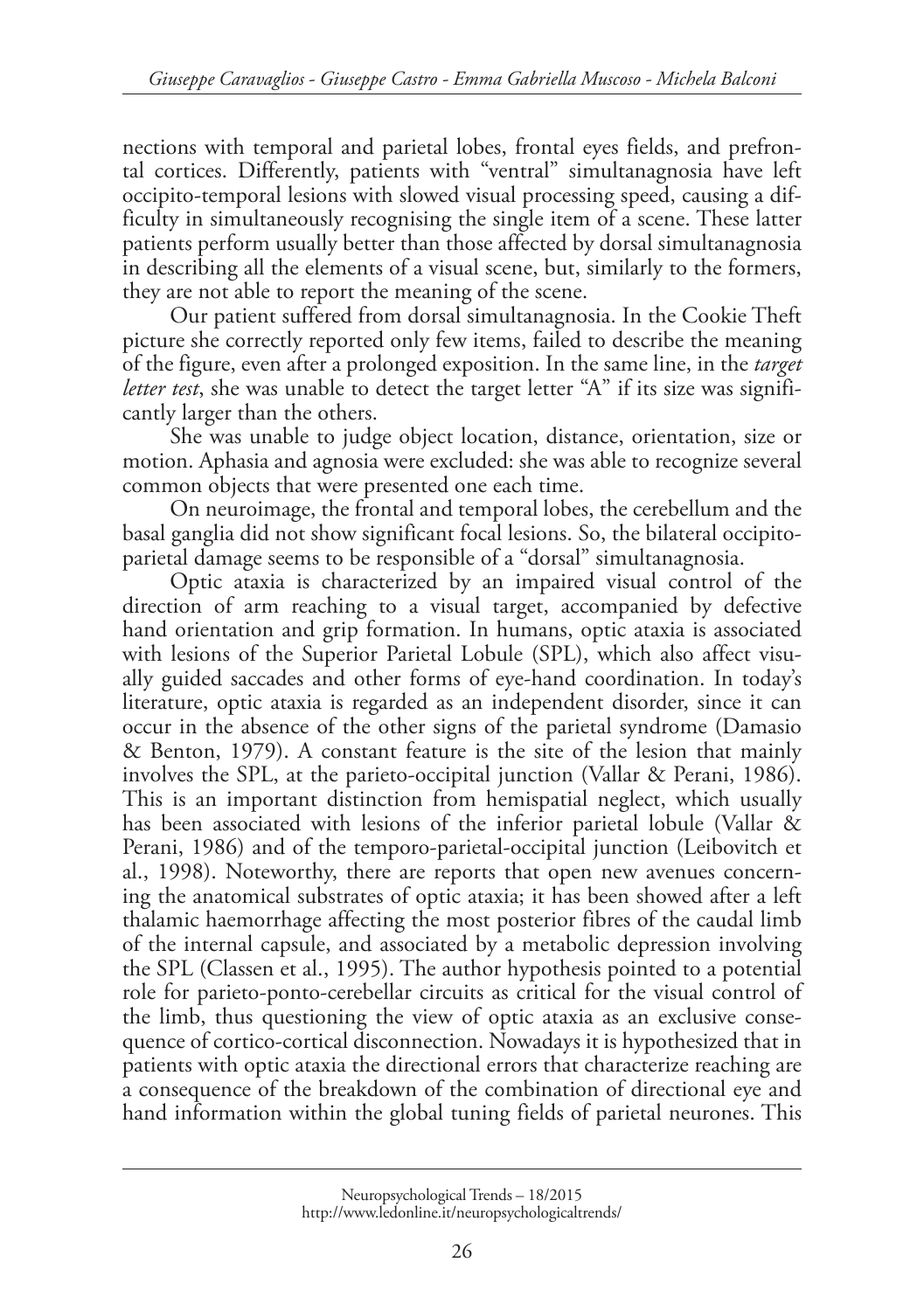breakdown could be dependent on the failure of a re-entrant fronto-parietal signalling as a consequence of the lesion of the cortico-cortical systems linking parietal and frontal lobes (Battaglia-Mayer & Caminiti, 2002).

In our case, optic ataxia was demonstrated by the patient's failure pointing and reaching boxes placed on the desk, whilst she had no difficulty in naming the same objects and pointing to targets in her own body or garments as well as no difficulty pointing to the source of sounds. The site of ischaemic lesion affecting the pariet-occipital junction was congruous with most of the literature reports.

Bilateral posterior hemispheric lesions, affecting the posterior part of the parietal lobe, result in eye movement disorders consisting of the absence or severe impairment of foveal smooth pursuit and opto-kineticus nistagmus, and severe disturbance of visually guided saccades, with preservation of some intentional saccades, such as saccades made on verbal commands (Pierrot-Deseilligny, Gray & Brunet, 1986). These disorders could result from damage both the parietal eyes field, at the superior part of the angular gyrus, and to medial superior temporal area and in the adjacent temporal cortex (Pierrot-Deseilligny, 1994). With bilateral lesions affecting both this posterior hemispheric cerebral region and the posterior part of the frontal lobe, a severe syndrome is observed (Shallice et al., 2010); such a patient has great fixity of gaze, spontaneous saccades are very rare, and intentional saccades made on verbal commands or visually guided saccades are either absent or performed with great difficulty. Foveal smooth pursuit and optokinetic nystagmus are also absent. These eye movements' abnormalities have been termed "acquired ocular motor apraxia" (Pierrot-Deseilligny, Gautier & Loron, 1988).

Ocular apraxia was evinced in several conditions: spontaneous saccades were extremely rare. Reflexive saccades were absent; she was unable to direct gaze toward a new stimulus (i.e. examinator's finger) that has appeared in the periphery of the visual field. Intentional visually guided saccades were severely impaired; she was unable to produce the saccade toward the stimulus even when verbally alerted that it has indeed entered her visual field. Also, foveal smooth pursuit and optokinetic nystagmus were absent. She failed tests of visual scanning, such as counting dots, and searching letters or shapes.

In our patient the MRI showed bilateral infarcts in the occipito-parietal junction without frontal eyes field and medial superior temporal area involvement. These latter areas are also usually reported to be damaged in ocular motor apraxia (Pierrot-Deseilligny, Gaymard, Müri & Rivaud, 1997). So, it seems that bilateral damage to the posterior parietal region might be sufficient in itself in the determining of this ocular movement disturbance.

Furthermore, also according to the ischaemic nature of the brain damage, it is noteworthy the discrete recovery after time, especially at the

Neuropsychological Trends – 18/2015 [http://www.ledonline.it/neuropsychologicaltrends/](http://www.ledonline.it/NeuropsychologicalTrends/18-2015.html)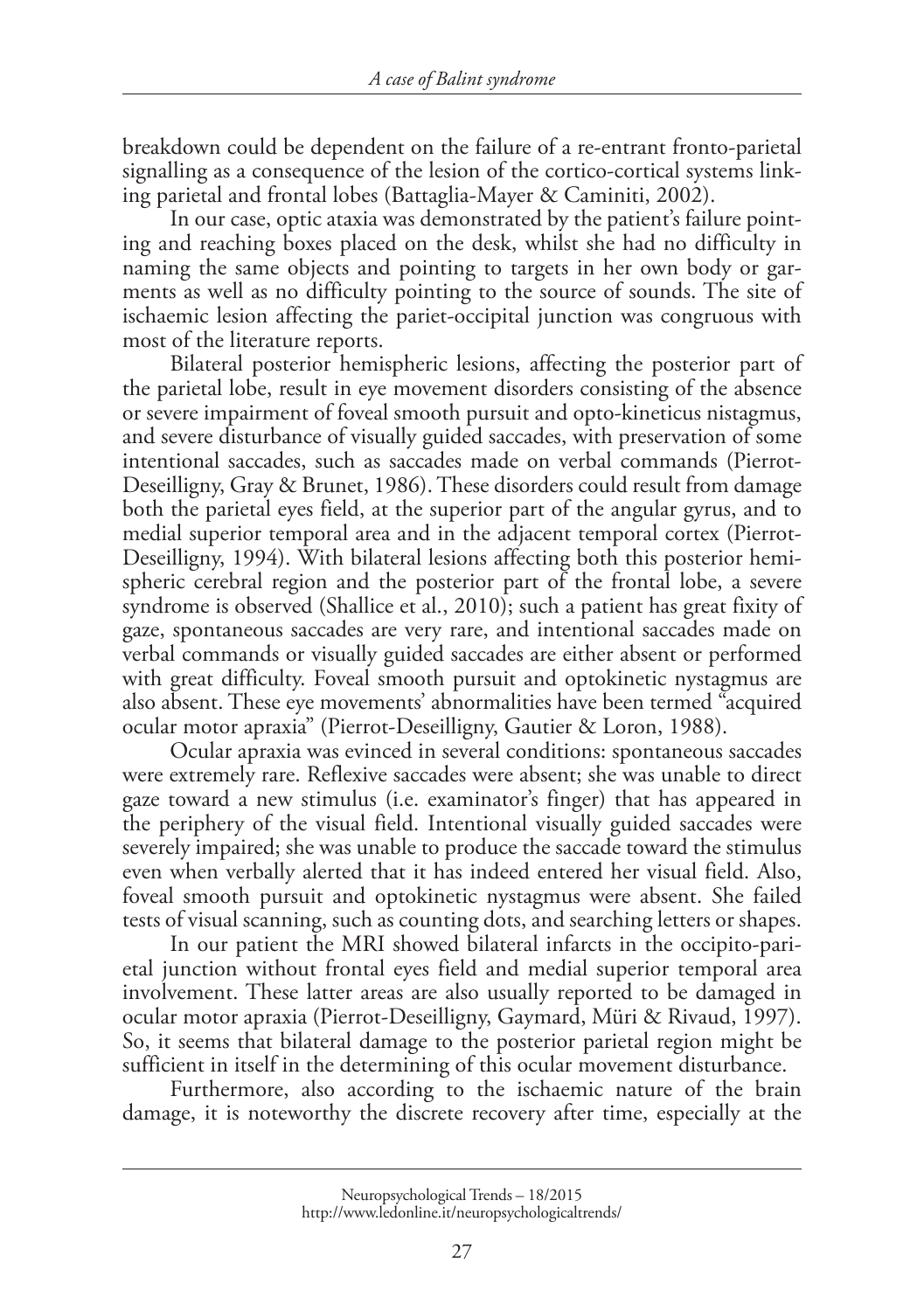level of reading, writing, verbal memory recall, and spatial orientation of attention abilities; whilst, the distinctive clinical profile of the syndrome is unchanged.

### 4. Conclusions

To conclude, the main features in this patient are acute onset of difficulties with visual spatial analysis and reaching objects under visual guidance. This picture is broadly compatible with Balint's syndrome due to a bilateral infarction in the border zone between the anterior and the posterior cerebral artery territories, as demonstrated by magnetic resonance images.

Balint's syndrome is rare and is not easy to assess with standard clinical tools. In fact, the classical neurological examination evaluates in detail the senses, motility, balance, and to some extent language, but, sometimes, it is much less concerned with cognitive functions, emotion and adaptive behaviour. Accordingly, the complete appraisal of this disorder should take into consideration neuropsychological, neuro-ophtalmological and neuroimaging tools. In particular, the neuropsychological approach was crucial in defining the clinical picture. For instance, the simultanagnosia was specifically detected after administering both the Cookie Theft picture and the target letter test.

The case discussed here is a good example of the need to emphasize that acutely ill patients should also be accurately evaluated for the presence of cognitive and behavioural disturbances. From the functional point of view, this very peculiar cognitive syndrome, is responsible of a remarkable disability, in spite of the fact that primary sensory-motor functions and several "metacognitive" abilities are discretely spared. Finally, a thorough neuropsychological assessment may be useful to program possible rehabilitation treatments in order to optimize the rehabilitation of visual-spatial skills.

# **REFERENCES**

- Balint, R. (1909). Seelenlahmung des "Schauens", optische Ataxie, raumliche Storung der AufmerKsamkeit. *Monatschrift fur Psychiatrie und Neurologie*, 25, 51-181.
- Battaglia-Mayer, A., & Caminiti, R. (2002). Optic ataxia as a result of the breakdown of the global tuning fields of parietal neurones. *Brain*, 125 (Pt 2), 225-237.
- Catani, M., Dell'Acqua, F., Vergani, F., Malik, F., Hodge, H., Roy, P., Thiebaut de Schotten, M. (2012). Short frontal lobe connections of the human brain. *Cortex*, 48 (2), 273-291.

Neuropsychological Trends – 18/2015 [http://www.ledonline.it/neuropsychologicaltrends/](http://www.ledonline.it/NeuropsychologicalTrends/18-2015.html)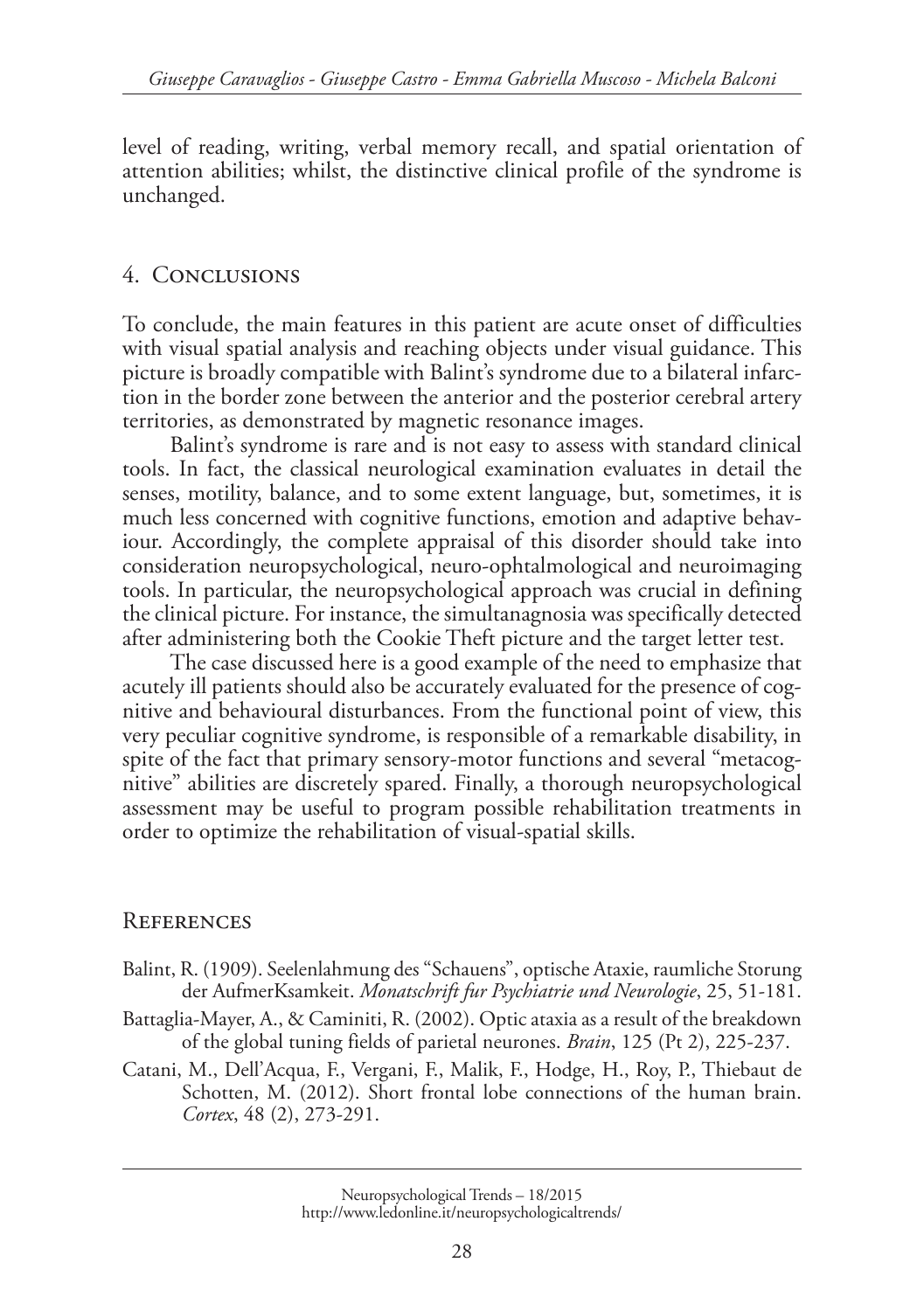- Classen, J., Kunesch, E., Binkofski, F., Hilperath, F., Schlaug, G., Seitz, R.J., Freund, H.J. (1995). Subcortical origin of visuomotor apraxia. *Brain*, 118 (Pt 6), 1365-1374.
- Damasio, A.R., & Benton, A.L. (1979). Impairment of hand movements under visual guidance. *Neurology*, 29 (2), 170-174.
- Damasio, A.R., Tranel, D., & Rizzo, M. (2000). Disorders of complex visual processing. In: Mesulam, M.M. (ed.), *Principles of behavioral and cognitive neurology*, 2nd ed*.* New York: Oxford University Press, pp. 332-372.
- Doricchi, F., Thiebaut de Schotten, M., Tomaiuolo, F., & Bartolomeo, P. (2008). White matter (dis)connections and gray matter (dys)functions in visual neglect: gaining insights into the brain networks of spatial awareness. *Cortex*, 44 (8), 983-995.
- Farah, M.J., Brunn, J.L., Wong, A.B., Wallace, M.A., & Carpenter, P.A. (1990). Frames of reference for allocating attention to space: evidence from the neglect syndrome. *Neuropsychologia*, 28 (4), 355-447.
- Ferro, J.M. (2001). Hyperacute cognitive stroke syndromes. *Journal of Neurology*, 248 (10), 841-849.
- Ffytche, D.H., Blom, J.D., & Catani, M. (2010). Disorders of visual perception. *Journal of Neurology, Neurosurgery and Psychiatry*, 81 (11), 1280-1287.
- Glickstein, M., & Berlucchi, G. (2008). Classical disconnection studies of the corpus callosum. *Cortex*, 44 (8), 914-927.
- Heilman, K.M., & Watson, R.T. (2008). The disconnection apraxias. *Cortex*, 44 (8), 975-982.
- Hof, P.R., Vogt, B.A., Bouras, C., & Morrison, J.H. (1997). Atypical form of Alzheimer's disease with prominent posterior cortical atrophy: a review of lesion distribution and circuit disconnection in cortical visual pathways. *Vision Research*, 37 (24), 3609-3625.
- Husain, M., Mattingley, J.B., Rorden, C., Kennard, C., & Driver, J. (2000). Distinguishing sensory and motor biases in parietal and frontal neglect. *Brain*, 123 (Pt 8), 1643-1659.
- Karnath, H.O., & Perenin, M.T. (2005). Cortical control of visually guided reaching: evidence from patients with optic ataxia. *Cerebral Cortex*, 15 (10), 1561-1569.
- Leibovitch, F.S., Black, S.E., Caldwell, C.B., Erbert, P.L., Ehrlich, L.E., & Szalai, J.P. (1998). Behavior correlations in hemispatial neglect using CT and Spect: the Sunnybrook Stroke Study. *Neurology*, 50 (4), 901-908.
- Olk, B., Hildebrandt, H., & Kingstone, A. (2010). Involuntary but not voluntary orienting contributes to a disengage deficit in visual neglect. *Cortex*, 46 (9), 1149-1164.
- Pierrot-Deseilligny, C. (1994). Saccade and smooth pursuit impairment after cerebral hemispheric lesions. *European Neurology*, 34 (3), 121-134.

Neuropsychological Trends – 18/2015 [http://www.ledonline.it/neuropsychologicaltrends/](http://www.ledonline.it/NeuropsychologicalTrends/18-2015.html)